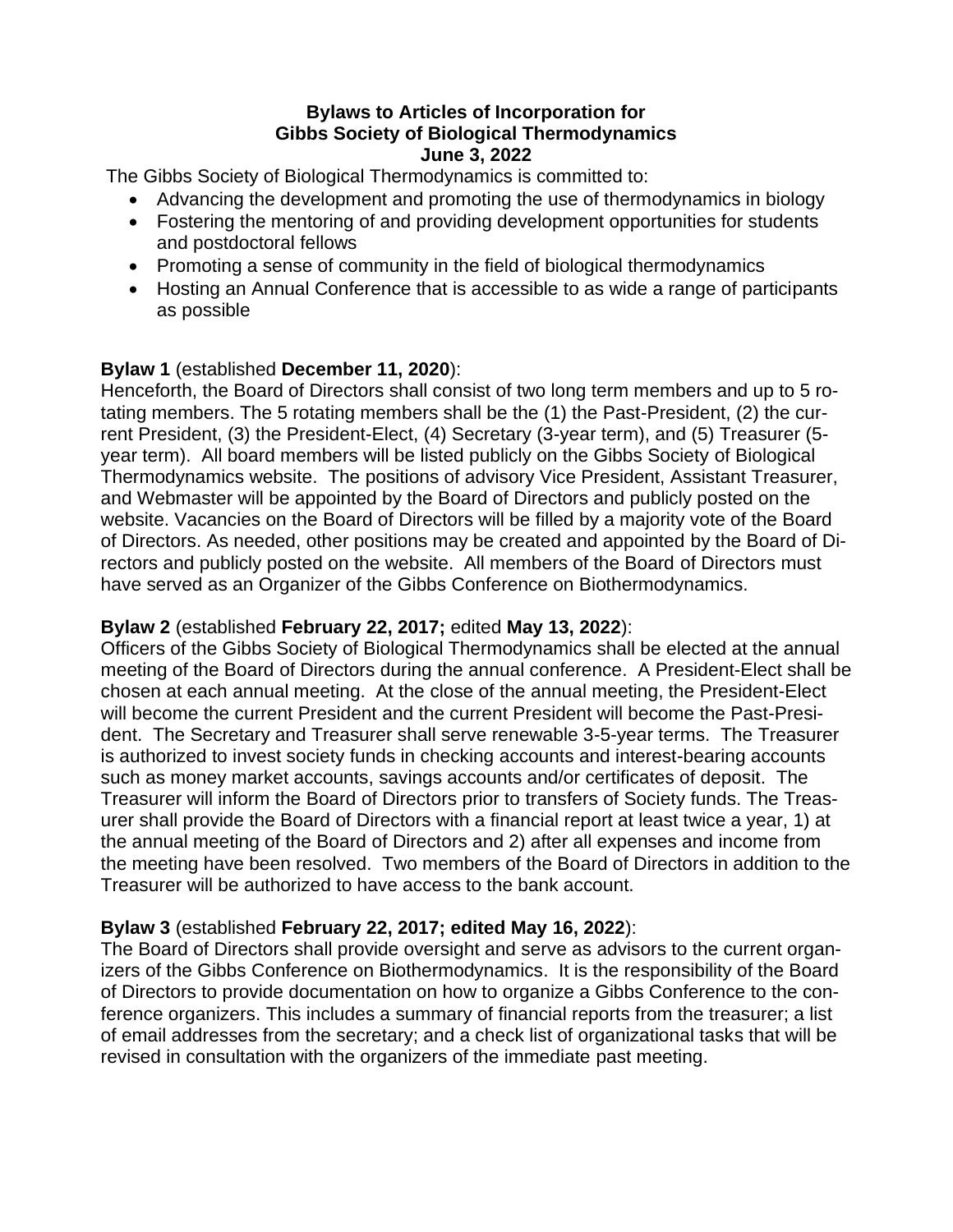#### **Bylaw 4** (established **May 13, 2022**):

All donations to the Gibbs Society of Biological Thermodynamics, regardless of source, will be unrestricted, will be deposited in the general fund, and will be used at the discretion of the Board of Directors to support and improve the conference and other activities of the Gibbs Society of Biological Thermodynamics. All donors will be informed of this before their gifts are accepted, and donations will be acknowledged in the program book and on the website for the conference.

These Bylaws were discussed by email exchanges and approved by vote during a zoom meeting of the Board of Directors:

Madeline Shea, Long-Term Board Member Vince LiCata, Long-Term Board Member Aaron Lucius, President Jim Horn, President-Elect Liskin Swint-Kruse, Past-President Andrew Herr, Secretary Aron Fenton, Treasurer

These bylaws replace those established Dec 11, 2020. For historical reference, past bylaws are appended below.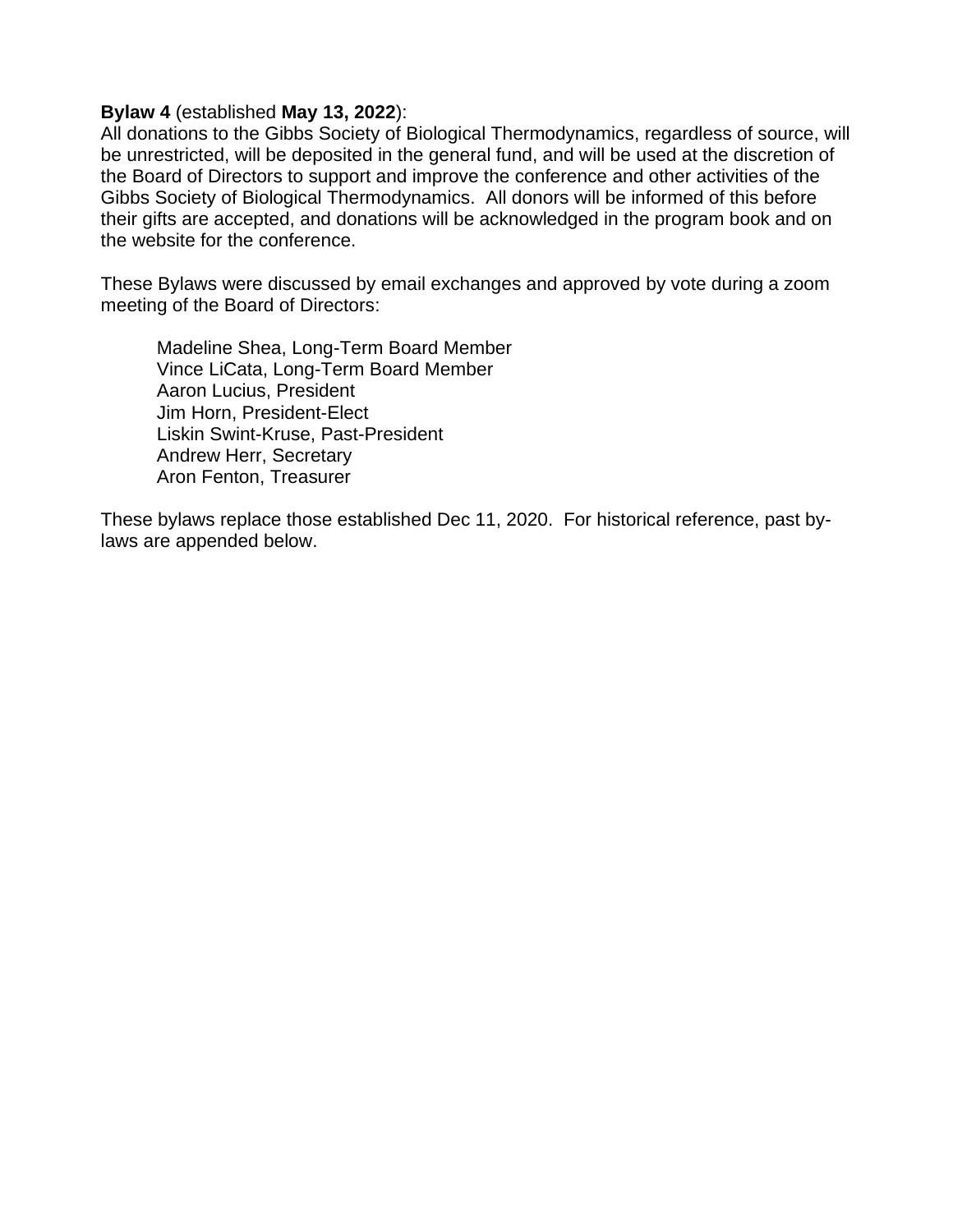## **Bylaws to Articles of Incorporation for Gibbs Society of Biological Thermodynamics Dec 11, 2020**

### **Bylaw 1** (established **December 11, 2020**):

Henceforth, the Board of Directors shall consist of two long term members and up to 5 rotating members. The 5 rotating members shall be the (1) the Past-President, (2) the current President, (3) the President-Elect, (4) Secretary (3 year term), and (5) Treasurer (5 year term). All board members will be listed publicly on the Gibbs Society in Biological Thermodynamics website. The positions of advisory Vice President, Assistant Treasurer, and Webmaster will be appointed by the Board of Directors and publicly posted on the website. Vacancies on the Board of Directors will be filled by a majority vote of the Board of Directors. As needed, other positions may be created and appointed by the Board of Directors and publicly posted on the website. All members of the Board must have served as an Organizer of the Gibbs Conference on Biothermodynamics.

#### **Bylaw 2** (established **February 22, 2017**):

Officers of the Gibbs Society of Biological Thermodynamics shall be elected at the annual meeting of the Board during the annual conference. A President Elect shall be chosen at each annual meeting. At the following annual meeting, the President Elect will become the current President. The Secretary and Treasurer shall serve renewable 3-5-year terms. The Treasurer is authorized to invest society funds in checking accounts and interest bearing accounts such as money market accounts, savings accounts and/or certificates of deposit. The Treasurer will inform the Board prior to transfers of Society funds. The Treasurer shall provide the Board with a financial report at least twice a year, 1) at the annual meeting of the Board and 2) after all expenses and income from the meeting have been resolved. Two members of the Board of Directors will be authorized to have access to the bank account.

### **Bylaw 3** (established **February 22, 2017**):

The Board members shall provide oversight and serve as advisors to the current Gibbs Conference organizers. It is the responsibility of the Board of Directors to provide a current document describing "How to Organize a Gibbs Conference" to the conference organizers. This includes a summary of financial reports from the treasurer; a list of email addresses from the secretary; and a check list of organizational task that will be revised in consultation with the organizers of the immediate past meeting.

These Bylaws were discussed by email exchanges and approved by vote during a zoom meeting of the Board of Directors:

Madeline Shea, Long Term Board Member Vince LiCata, Long Term Board Member Liskin Swint-Kruse, President Aaron Lucius, President Elect Kathleen Hall, Past President Andrew Herr, Secretary Aron Fenton, Treasurer

These bylaws replace those established Feb 22, 2017. For historical reference, past bylaws are appended below.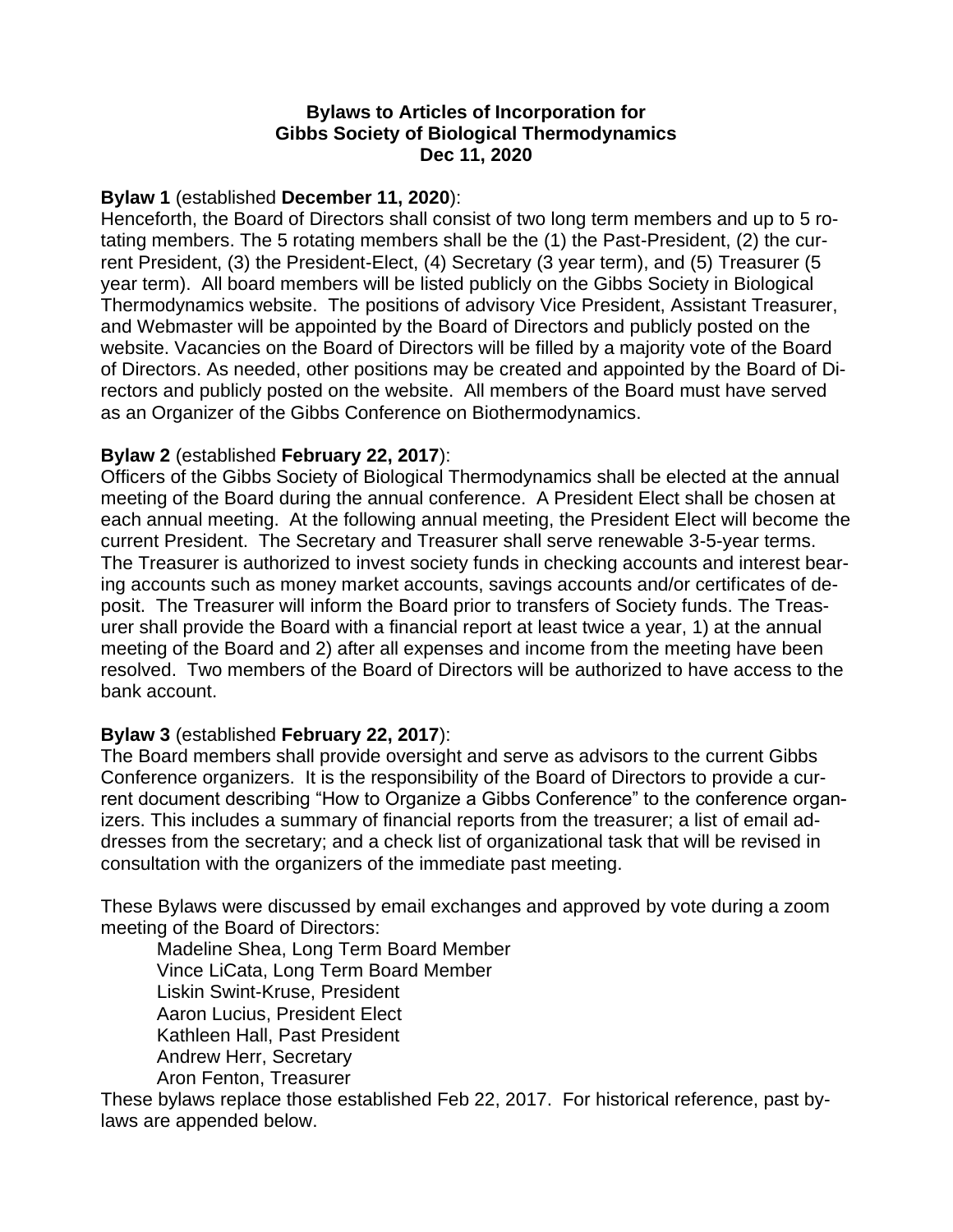### **Bylaws to Articles of Incorporation for Gibbs Society of Biological Thermodynamics February 22, 2017**

### **Bylaw 1** (established **February 22, 2017**):

Henceforth, the Board of Directors shall consist of two long term members and up to 5 rotating members consisting of officers. The two long term members of the Board of Directors shall be Jack Correia and Madeline Shea. The 5 rotating members shall be the (1) Past-President, (2) the current President, (3) the President-Elect, (4) Secretary (3 year term), and (5) Treasurer (5 year term). Michael L. Johnson will serve in an advisory capacity with the title of Vice President. Vacancies on the Board of Directors will be filled by a majority vote of the Board of Directors. All members of the Board must have served as an Organizer of the Gibbs Conference on Biothermodynamics.

### **Bylaw 2** (established **February 22, 2017**):

Officers of the Gibbs Society of Biological Thermodynamics shall be elected at the annual meeting of the Board during the annual conference. A President Elect shall be chosen at each annual meeting. At the following annual meeting, the President Elect will become the current President. The Secretary and Treasurer shall serve renewable 3-5-year terms. The Treasurer is authorized to invest society funds in checking accounts and interest bearing accounts such as money market accounts, savings accounts and/or certificates of deposit. The Treasurer will inform the Board prior to transfers of Society funds. The Treasurer shall provide the Board with a financial report at least twice a year, 1) at the annual meeting of the Board and 2) after all expenses and income from the meeting have been resolved. Two members of the Board of Directors will be authorized to have access to the bank account.

## **Bylaw 3** (established **February 22, 2017**):

The Board members shall provide oversight and serve as advisors to the current Gibbs Conference organizers. It is the responsibility of the Board of Directors to provide a current document describing "How to Organize a Gibbs Conference" to the conference organizers. This includes a summary of financial reports from the treasurer; a list of email addresses from the secretary; and a check list of organizational task that will be revised in consultation with the organizers of the immediate past meeting.

These Bylaws were discussed at the Biophysical Society meeting and by email exchanges, and then approved by electronic vote. Approved by a vote of the Board: John J. Correia (Long Term Board Member; Treasurer, term 2011-17) Jim Cole, President Clay Clark, President Elect Vince LiCata, Past President Madeline A. Shea, Long Term Board Member *Liskin Swint-Kruse, Secretary*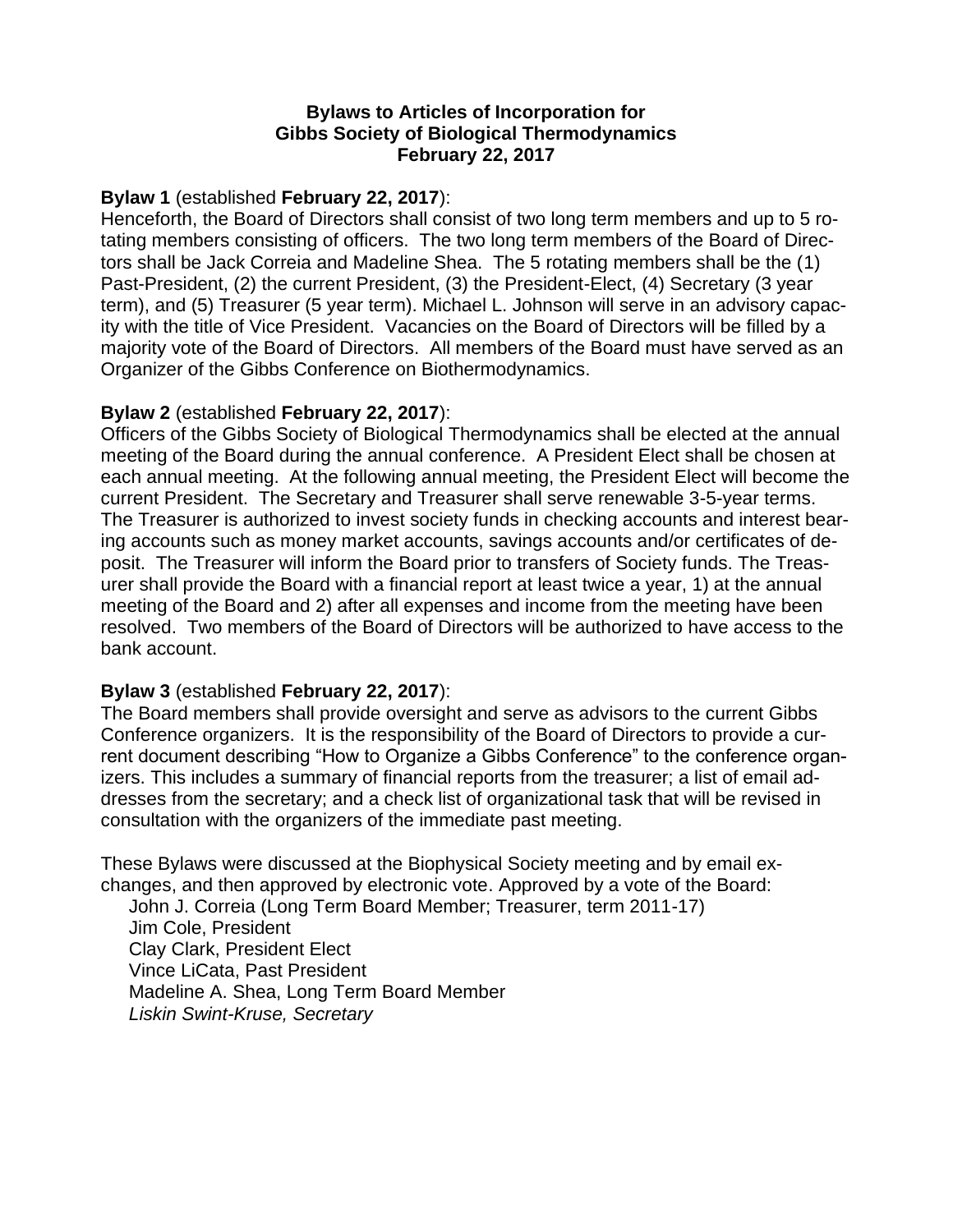### **Bylaws to Articles of Incorporation for Gibbs Society of Biological Thermodynamics March 6, 2011**

### **Bylaw 1** (established March 6, 2011):

Henceforth, the Board of Directors shall consist of three permanent members and up to 5 rotating members consisting of officers. The three permanent members of the Board of Directors shall be Michael L. Johnson, Jack Correia and Madeline Shea. The 5 rotating members shall be the (1) Past-President, (2) the current President, (3) the President-Elect, (4) Secretary (3 year term), and (5) Treasurer (5 year term). Vacancies on the Board of Directors will be filled by a majority vote of the Board of Directors. All members of the Board must have served as an Organizer of the Gibbs Conference on Biothermodynamics.

#### **Bylaw 2** (established March 6, 2011):

Officers of the Gibbs Society of Biological Thermodynamics shall be elected at the annual meeting of the Board during the annual conference. A President Elect shall be chosen at each annual meeting. At the following annual meeting, the President Elect will become the current President. The Secretary and Treasurer shall serve renewable 3-year terms. The Treasurer is authorized to invest society funds in checking accounts and interest bearing accounts such as money market accounts, savings accounts and/or certificates of deposit. The Treasurer shall provide the Board with a financial report at least twice a year, 1) at the annual meeting of the Board and 2) after all expenses and income from the meeting have been resolved. Two members of the Board of Directors will be authorized to have access to the bank account.

**Bylaw 3** (established March 6, 2011): The Board members shall serve as advisors to the current Gibbs Conference organizers. It is the responsibility of the Board of Directors to provide a current document describing "How to Organize a Gibbs Conference" to the conference organizers. This will be revised in consultation with the organizers of the immediate past meeting.

These Bylaws were approved by the Board of Directors at a meeting at the Baltimore Convention Center during the Biophysical Society Meeting. In attendance were

John J. Correia (Permanent Board Member; also Treasurer, term 2011-16) Karen Fleming, President Douglas Barrick, President Elect Bertand Garcia-Moreno E., Past President Madeline A. Shea, Permanent Board Member Michael L. Johnson (Advisory, Vice President) *Absent: Margaret A. Daugherty, Secretary*

These bylaws replace those established on October 9, 2006. For historical purposes, the 2006 Bylaws are included as an addendum to this document.